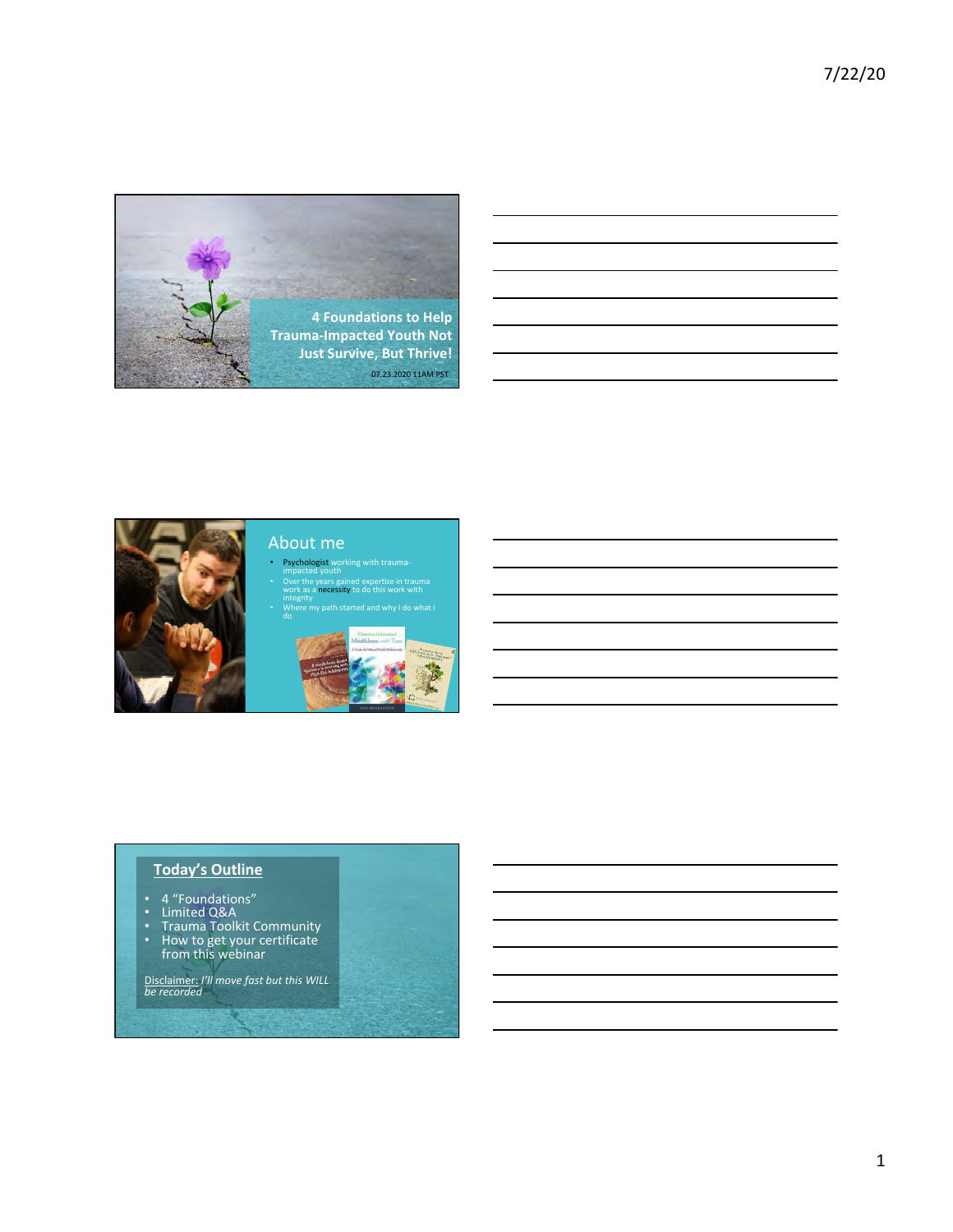#### **4 Foundations of Trauma-Informed Care**

- Understand trauma neurophysiology
- $2.$  Build interpersonal safety, trust, relationship
- 3. Practice and teach self-regulation
- 4. What to do when trauma-impacted youth get triggered



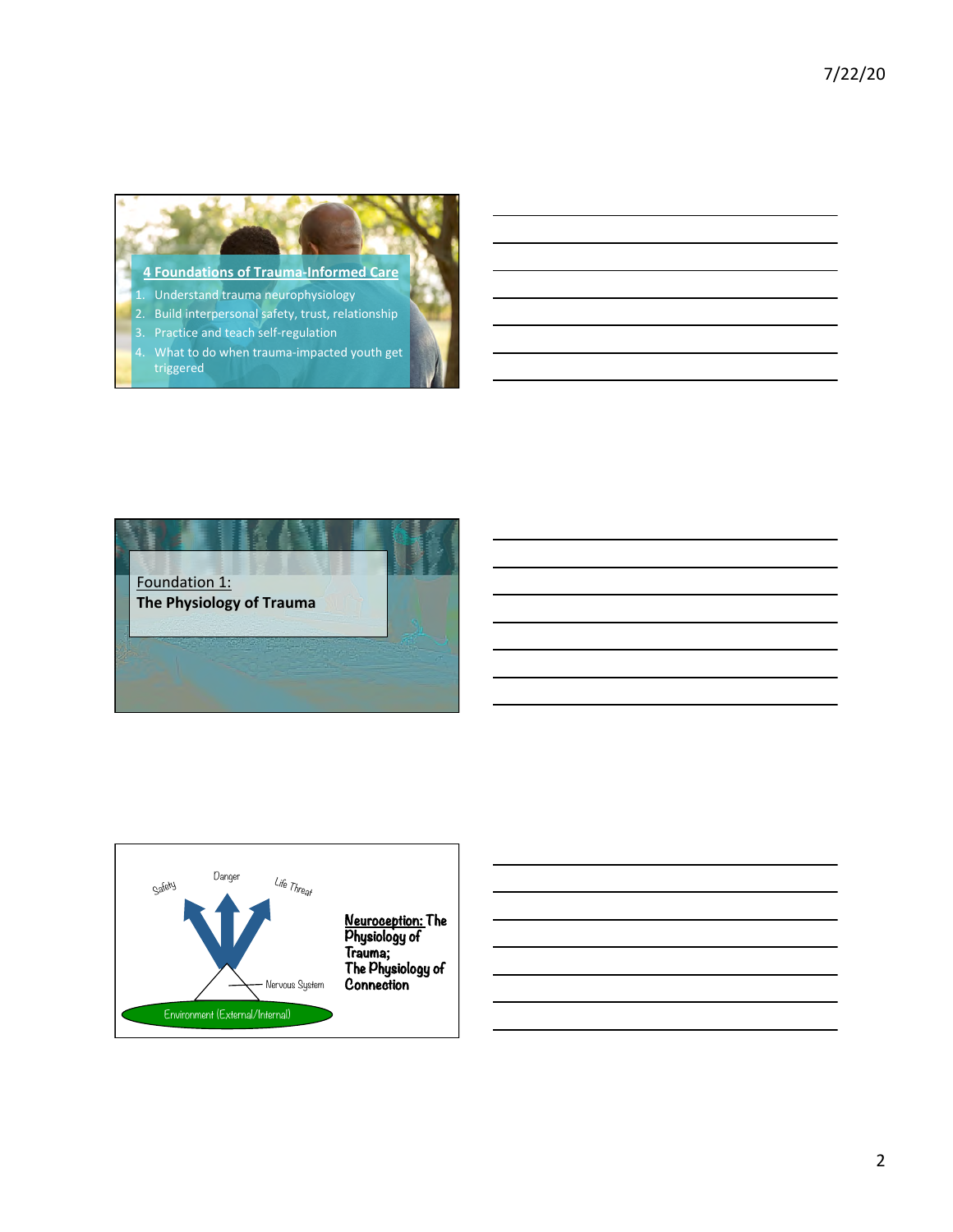7/22/20 











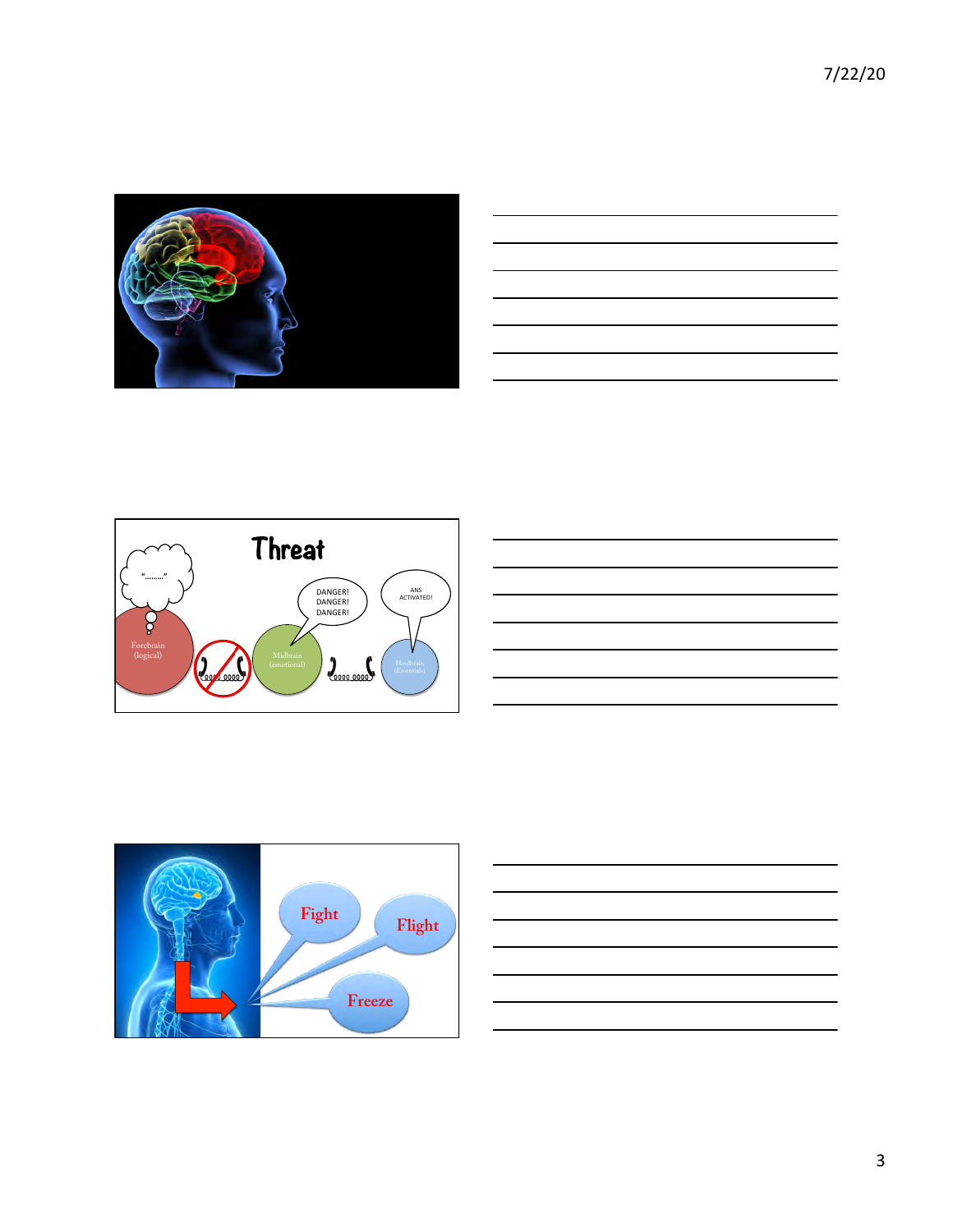





### The "Bedrock" of Trauma-Informed Care, whether your just starting out or have been in the field 25 years...

I am the Executive Director for an organization that brings trauma-informed, mindfulness-based, social<br>emotional learning curriculum to schools in a large urban school district. I have over 25 years of experience working with at-risk youth, my dissertation for my Ph.D. was on at-risk youth, and I taught at the University level for over a decade working with teachers. I have a post-doctoral certification in trauma counseling and, Dr. Himelstein's trauma courses were the best and most informative courses I have ever taken on this topic. I learned a TREMENDOUS amount from Dr. Himelstein's course content, from his life experience that he shares, and more importantly how to connect with traumatized youth to build authentic relationships. The courses are extremely well-organized, incredibly thoughtprovoking, filled with relevant materials, and extremely practical when working with students or youth with trauma histories. I now consider Dr. Himelstein one of my greatest mentors, and strongly believe that anyone working with youth who have experienced trauma must take these courses. I cannot rese courses.<br>Let's put it <mark>t</mark> work with traumatized youth and don't take Dr. Himelstein's courses, you are missing some of the most critical information you need to connect with the youth you serve.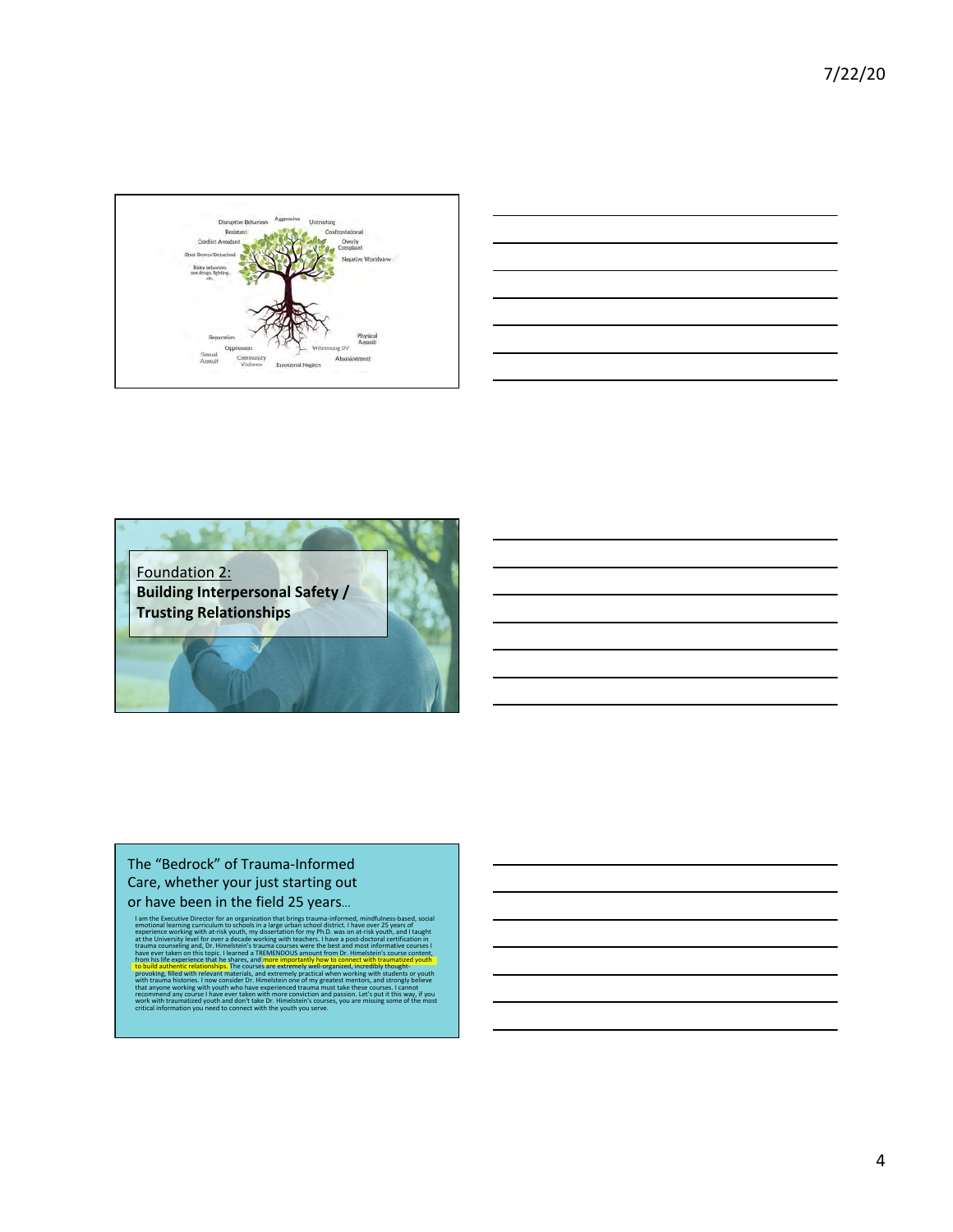



- 
- 4. Skillful Self-Disclosure
- 5. INCRA
- 6. How We Approach Resistance



*"Deep listening is the type of listening*  that can help relieve the suffering of the other person. You can call it *compassionate listening. You listen with*  only one purpose. Help him or her empty *his or her heart..."* 

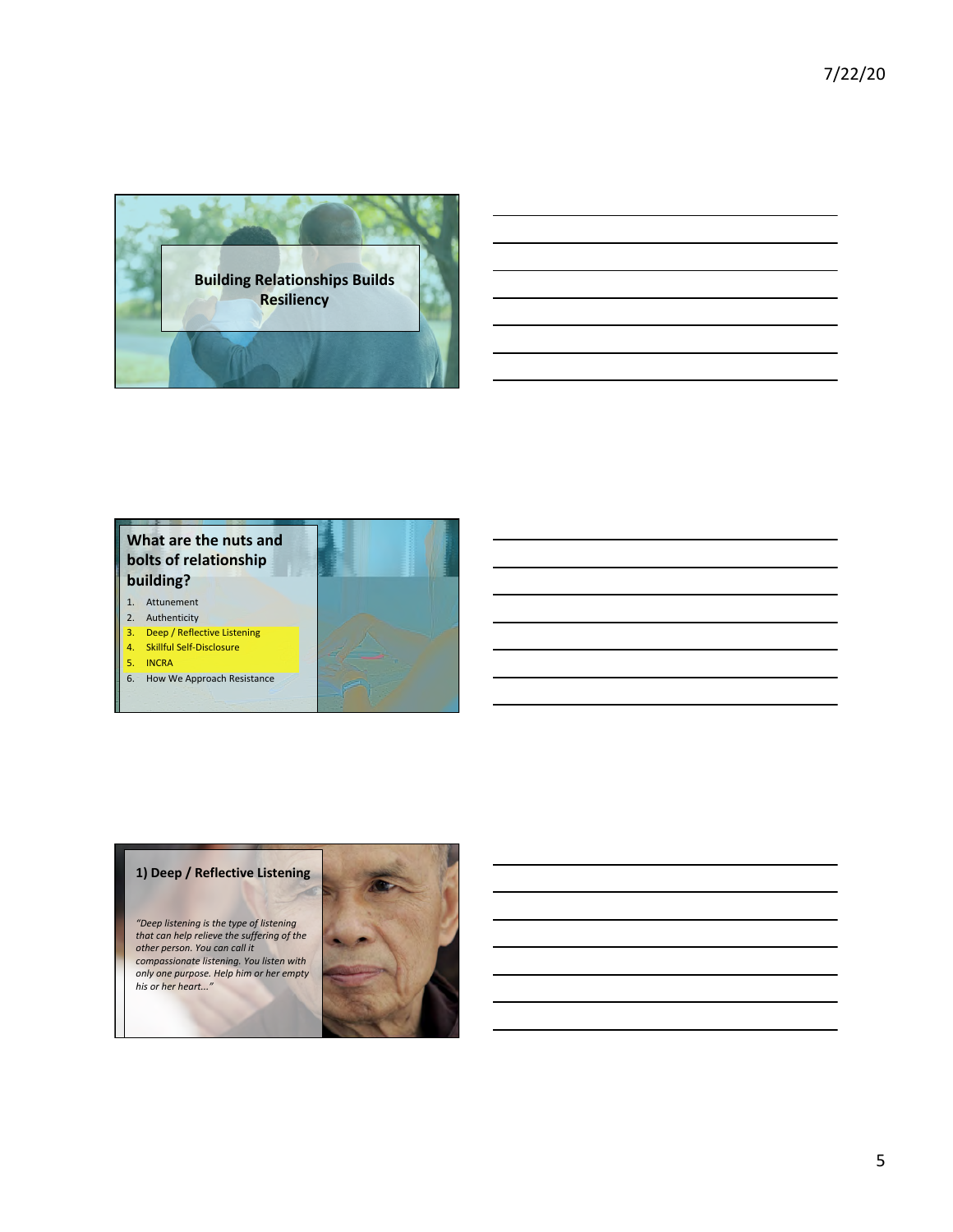





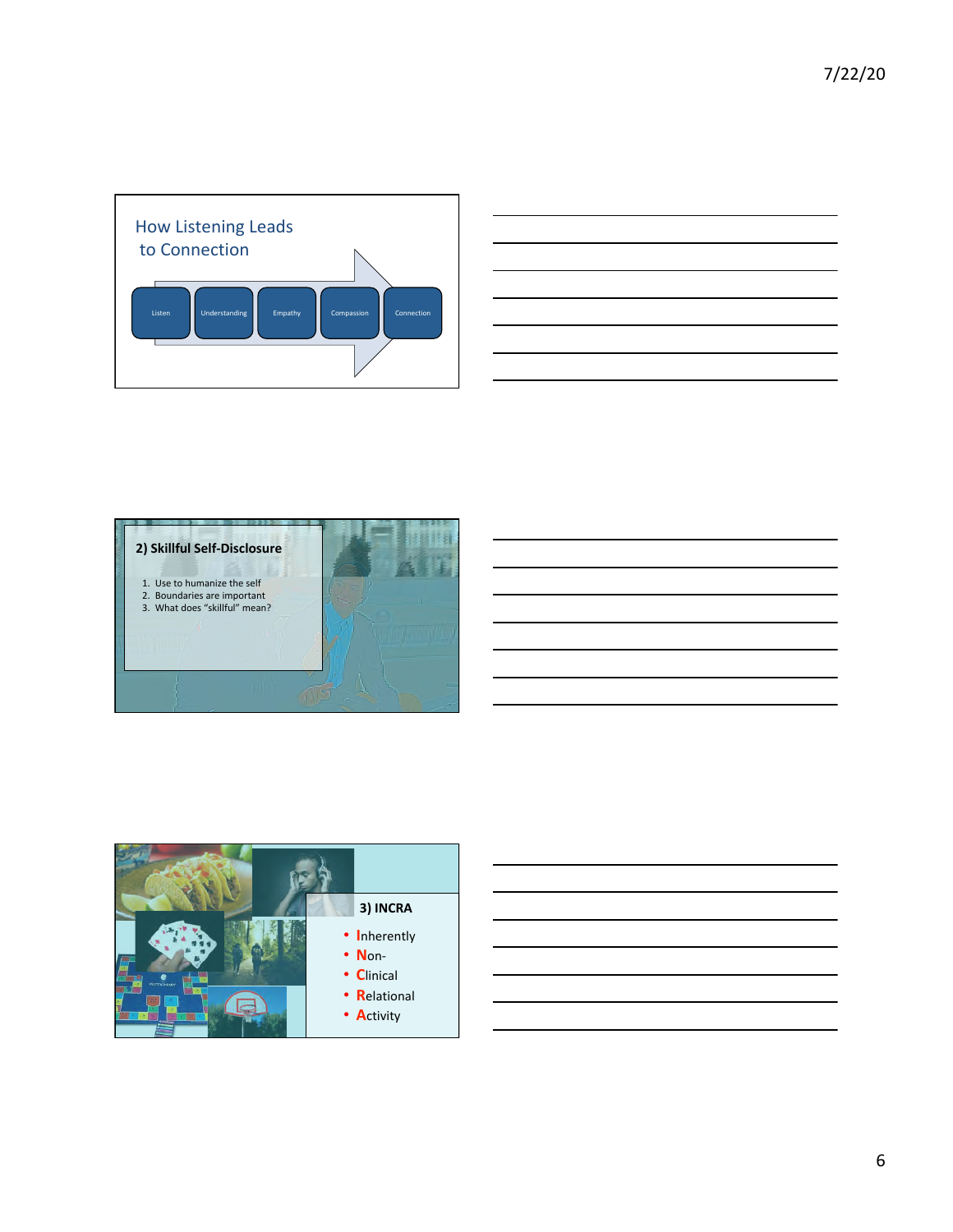





# 4 Mindfulness Myths

#### **"I can't practice mindfulness because…"**

- 1. "I can't meditate."
- 2. "I can't calm down."
- 3. "I can't clear my thoughts."
- 4. "Meditation is the only way to practice mindfulness"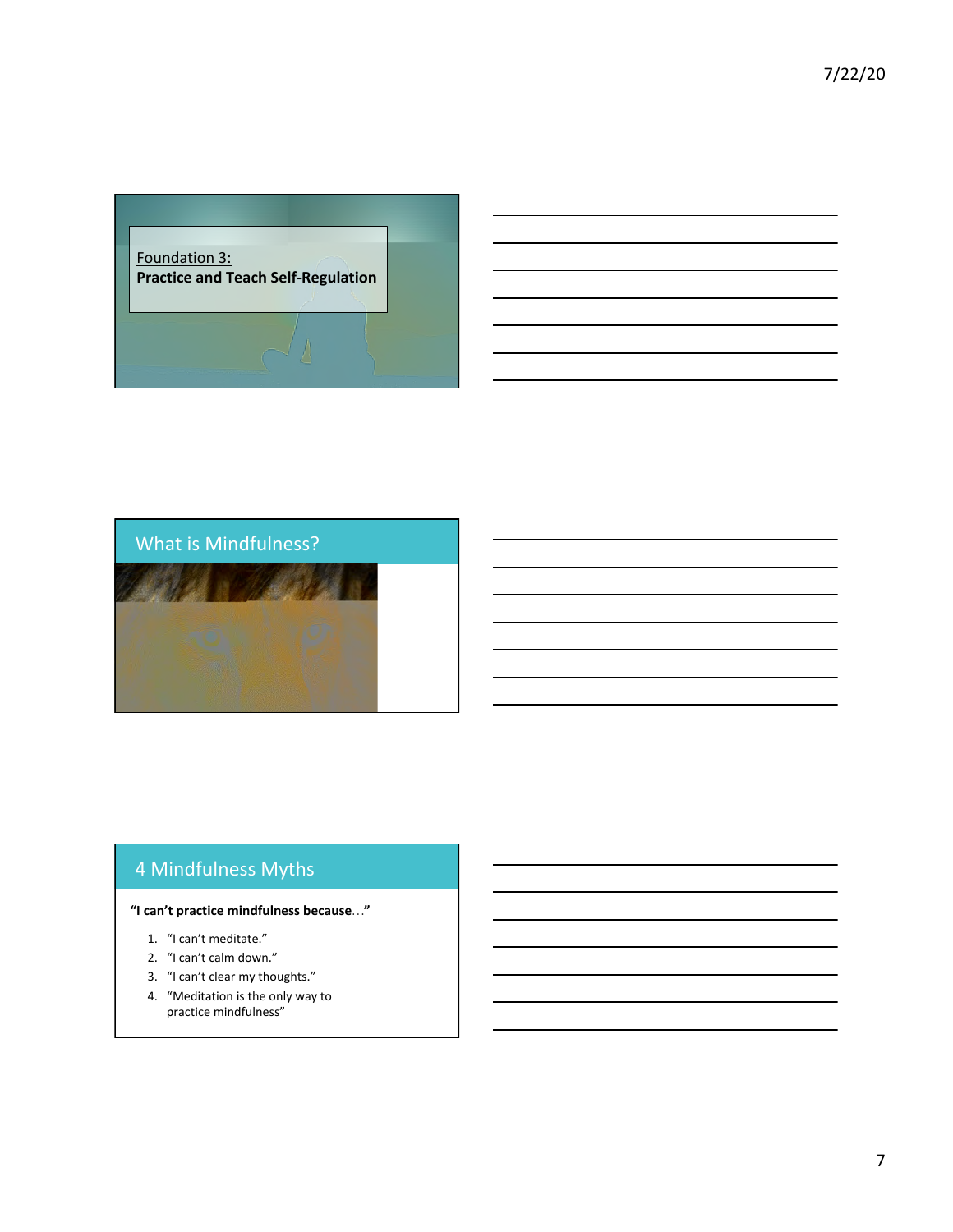### 3 Steps for Mindful Breathing

- Step 1: Set the right intention: Develop equanimity
- Step 2: Choose an "anchor"
- Step 3: Remember basic instruction



### Mindful Breathing Beyond Meditation

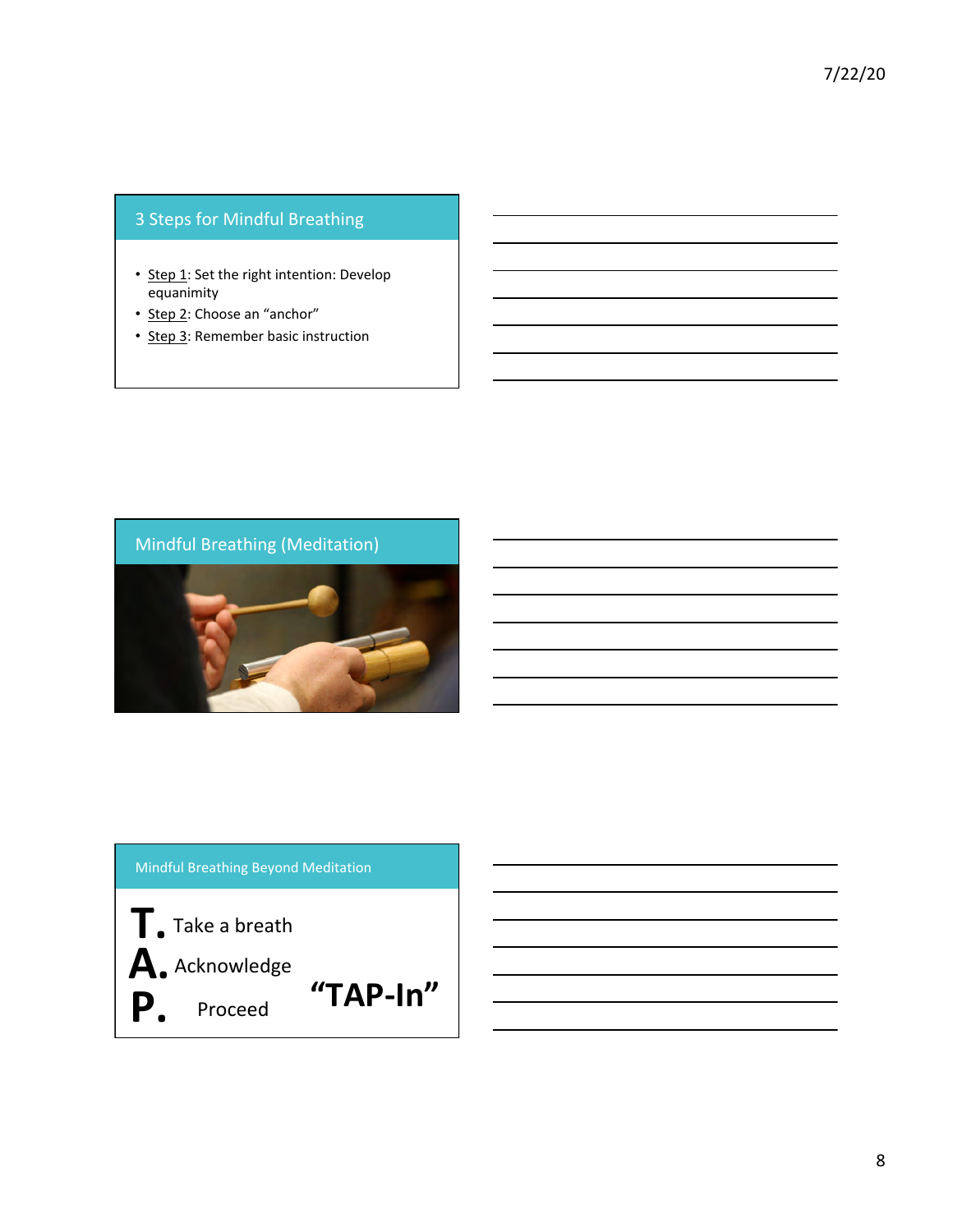7/22/20 





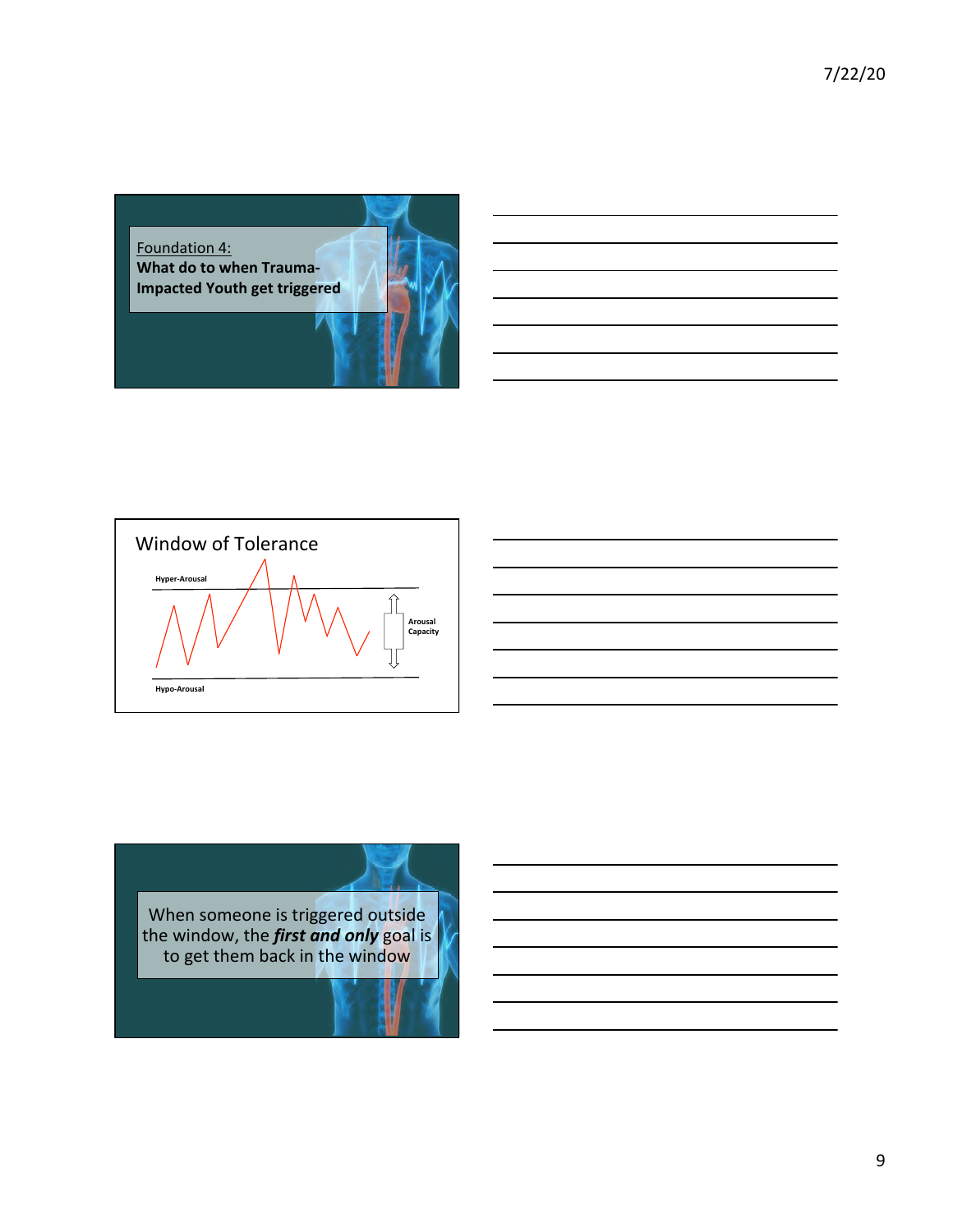### Remember the INCRA?

Special Role of Somatic INCRAs

- Going for a walk
- Exercise
- Sports
- Listening to music
- Dancing • Singing
- Etc.
- 



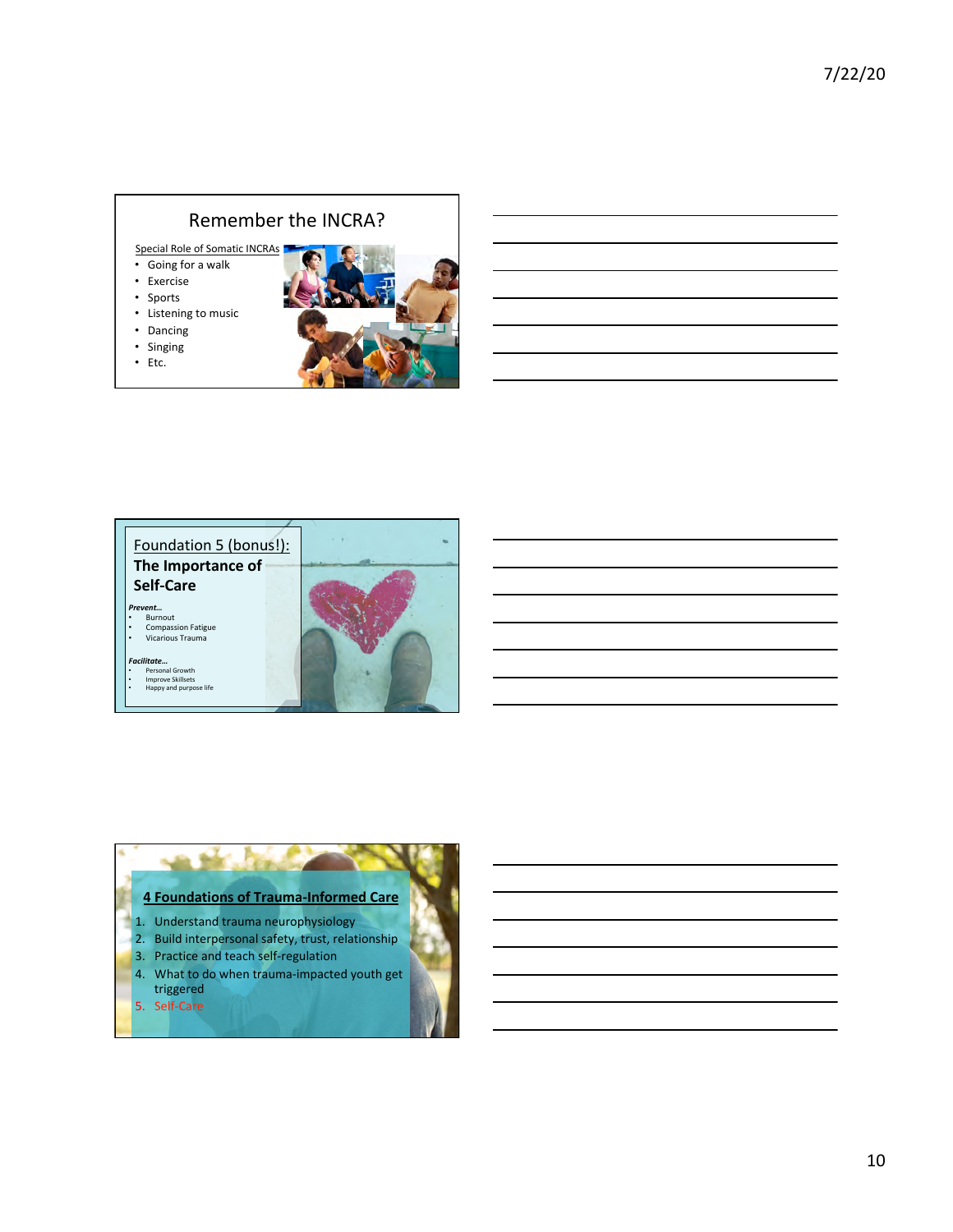



# Introducing…

**The Trauma Toolkit** Community

imunity to help you learn, practice, and teach real<br>formed care, Our goal is to help you help traumain<br>impacted populations to the bets of your ability

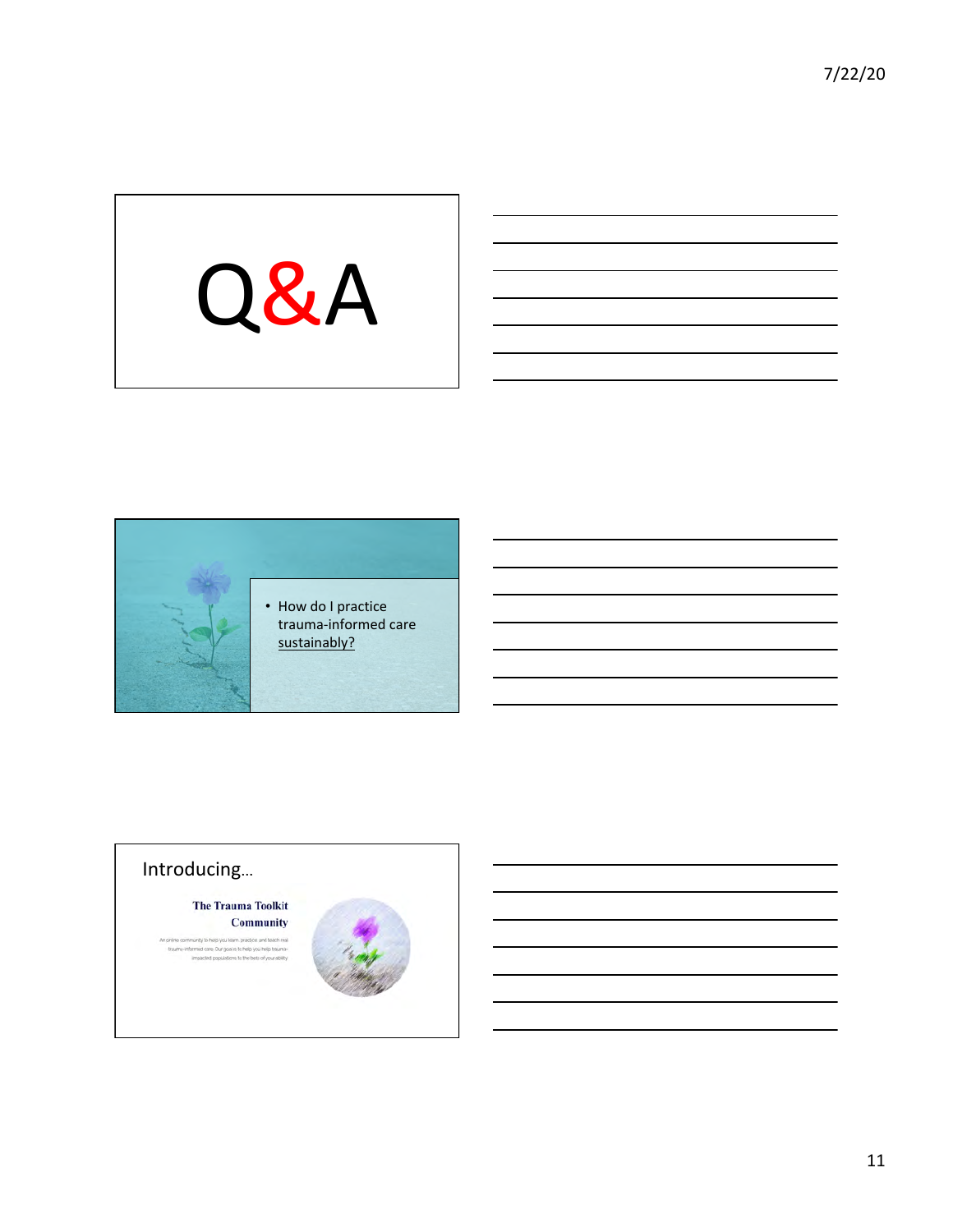

### Monthly calls: The deeper value

Build trust,<br>relationship  $\cdot$  This is where we learn and practice, over and over again 

#### Value and Cost

- 30-hr Toolkit Value: \$900-1000
- Consultation: \$190 \$250
- Trauma Toolkit Cost:
- \$750 or four payments of \$210 – **\$650 or four payments of \$175 until**

https://courses.centerforadolescentstudies.com/trauma-toolkit-co

tomorrow night at 11:59pm PST